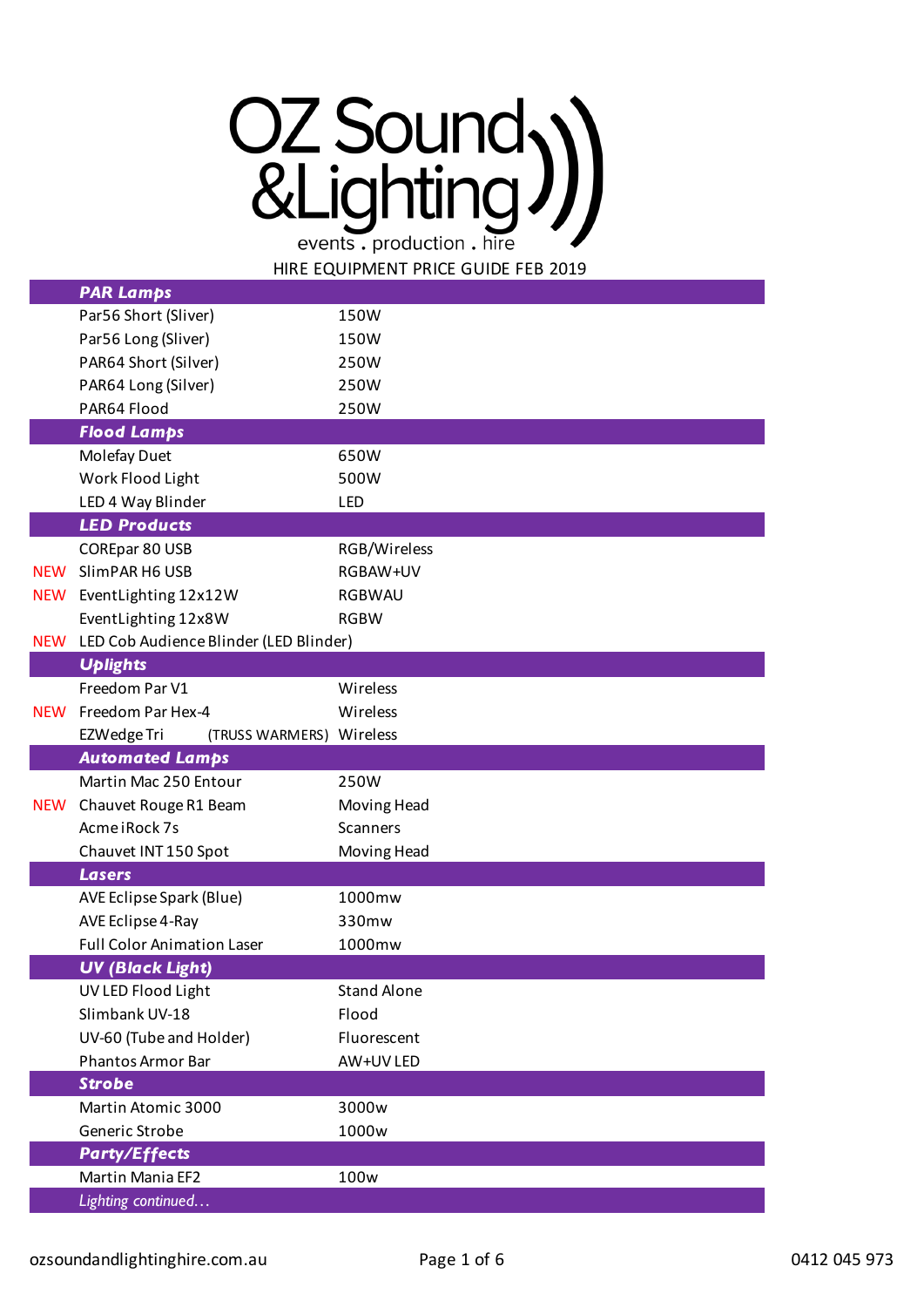|            | Martin Mania DC1                                      | 100 <sub>w</sub>   |
|------------|-------------------------------------------------------|--------------------|
|            | <b>Martin Mania DC2</b>                               | 100w               |
|            | Martin EFX 500                                        | 250 <sub>w</sub>   |
|            | Chauvet Mini Kinta                                    | LED                |
|            | <b>Beamz Tripleflex</b>                               | LED                |
|            | Acme Mirage                                           | LED                |
|            | Proshop Party/DJ Light                                | LED                |
|            | Traffic Light 6way                                    | LED                |
|            | Traffic Light (halogen)                               | Halogen            |
|            | Mirror Ball (assorted sizes)                          | <b>Mirror Ball</b> |
|            | Mirror Ball Motor                                     | 240 <sub>v</sub>   |
|            | Mojo Colour Spot                                      | 100 <sub>w</sub>   |
|            | Mirror Ball Spots                                     | <b>LED</b>         |
|            | <b>Control Consoles</b>                               |                    |
|            | ChamSys MQ60                                          | 12 Universes       |
|            | Jands Stage CL                                        | 512 DMX            |
|            | Jands Stage 12                                        | 512 DMX            |
|            | Chauvet Obey40                                        | 512 DMX            |
|            | Chauvet LED Controller                                | 512 DMX            |
|            | Martin Strobe Ignitor                                 | 2-Chan             |
|            | <b>Control Equipment</b>                              |                    |
|            | RS 485 DMX Splitter                                   | Optical Isolated   |
| <b>NEW</b> | EventLighting Rackmount DMX Split 1in - 4 Out 3,5 Pin |                    |
|            | Chauvet D-FI 2.4GHZ                                   | Wireless DMX       |
|            |                                                       |                    |
|            |                                                       |                    |
|            | <b>Dimmers &amp; Power Distro</b>                     | Dimmer             |
|            | Jands FPX-A (12 Chan)                                 |                    |
| <b>NEW</b> | NEW 4 Channel DMX 10amp Dimmer                        | Dimmer             |
|            | Powerwise PD620M 20amp                                | Distro             |
|            | TechArt 3 Phase ->10amp Distro                        | Distro             |
| <b>NEW</b> | <b>3phase, 240v Power</b>                             |                    |
|            | 32amp 3phase Spliter                                  | 5pin               |
|            | 32amp 3phase Extention                                | 5m<br>25m          |
|            | 32amp 3phase Extention                                |                    |
|            | IEC Piggybacks (240v)<br>Powercon                     |                    |
|            | 240v Extention                                        | In/Out             |
|            | <b>Smoke, Fog and Haze Effects</b>                    | Various Lengths    |
|            | <b>Chauvet Geyser RGB</b>                             | CO2 Type Effect    |
|            | Martin Jem K1                                         | Hazer              |
| <b>NEW</b> | Robe Haze 400FT                                       | Oil Based Haze     |
|            | Chauvet Hurricane 1300                                | Smoke              |
| <b>NEW</b> | Chauvet Hurricane Haze 1DX                            | Hazer              |
|            | Martin Magnum 1800                                    | Smoke              |
|            | Martin Magnum 540                                     | Smoke              |
|            | Martin Magnum 800 (Jem TecFog)                        | Smoke              |
|            | Floor Fan                                             | <b>Black</b>       |
|            | Low Lying Smoke Machine                               | Smoke              |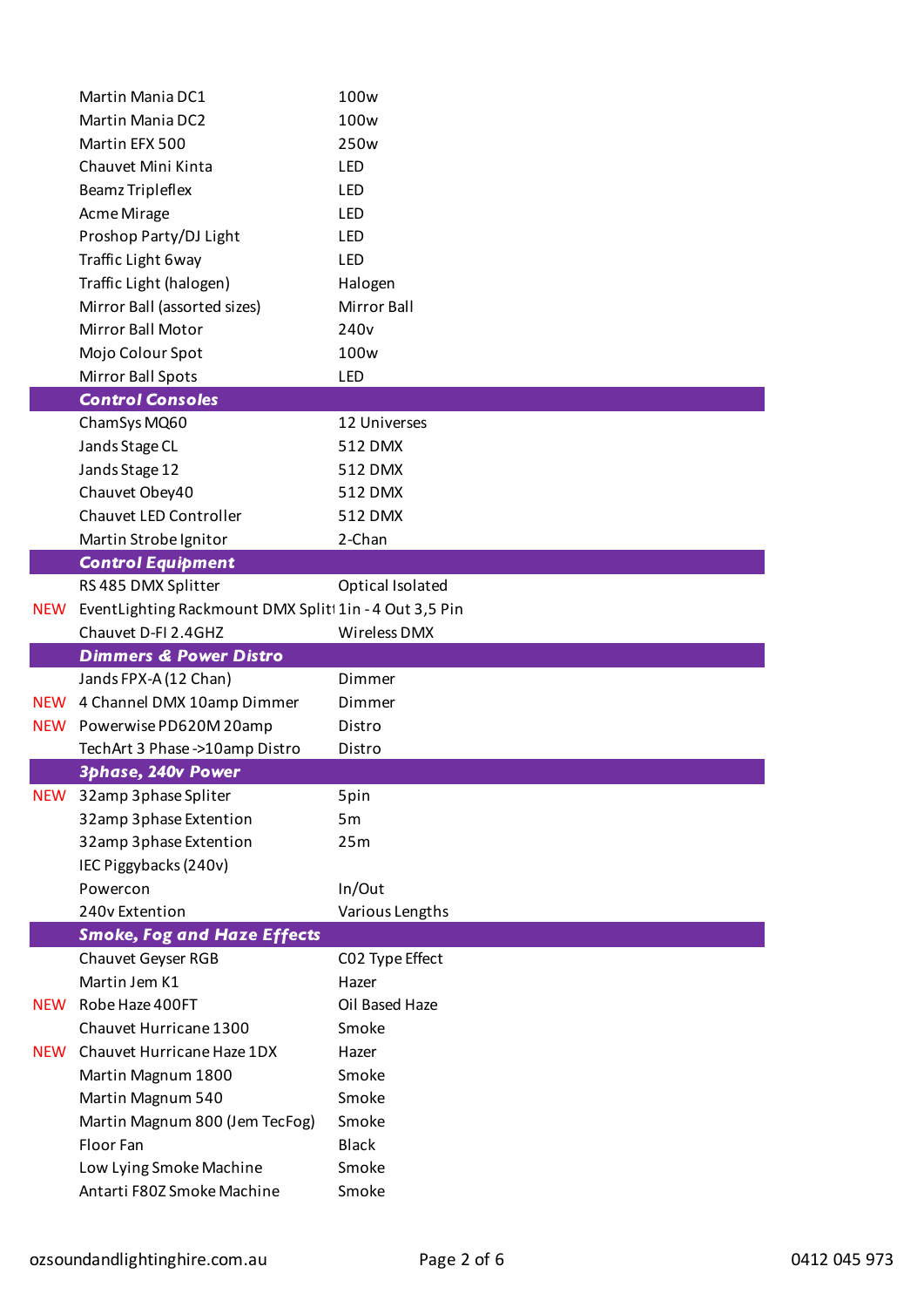|            | <b>Effects</b>                              |                           |
|------------|---------------------------------------------|---------------------------|
|            | RGB Confetti Blower                         | Confetti                  |
|            | Confetti PowerShot                          | Confetti                  |
|            | 1kg Bags Confetti                           | Confetti                  |
|            | Antari B100X Bubble Machine                 | <b>Bubbles</b>            |
|            | <b>Scrims</b>                               |                           |
|            | Speaker Stand Scrims - White/Black          | <b>King Scrims</b>        |
|            | Lighting Stand Scrims - White               | King Scrims               |
|            | Table Scrims - Black                        | King Scrims               |
|            | <b>Audio Consoles</b>                       |                           |
|            | A&H GLD80                                   | Digital                   |
| <b>NEW</b> | A&H iLive-T112                              | Digital                   |
|            | Yamaha TF3                                  | Digital                   |
|            | Makie 1642-VLZ3                             | Analog                    |
| <b>NEW</b> | A&H Zed-12FX                                | Analog                    |
|            | Soundcraft LX7                              | Analog                    |
| <b>NEW</b> | A&H iDR-48 MixRack                          | Digital                   |
|            | A&H AR84 Digital Audio Rack                 | Digital                   |
|            | A&H AR2412 Digital Audio Rack               | Digital                   |
|            | Yamaha 16 Chan Dante Card                   | Digital                   |
|            | Yamaha Tio1608 Digital Audio Rack           | Digital                   |
|            | <b>Audio Cabling</b>                        |                           |
|            | Patch Leads                                 |                           |
|            | Microphone Leads                            |                           |
|            | Jack Speaker Cables                         |                           |
|            | NL2 & NL4 Speakon Cables NL8 Speakon Cables |                           |
|            | <b>XLR Looms</b>                            |                           |
|            | <b>Microphones</b>                          |                           |
|            | Shure 87a                                   | Condensor                 |
|            | AKG SE 300b                                 | Condensor                 |
|            | Rode NT5                                    | Condensor                 |
| <b>NEW</b> | Radial JDI Duplex                           | Stereo DI                 |
| <b>NEW</b> | Radial J48 Passive or Active                | DI                        |
|            | KV Audio JK1                                | DI                        |
|            | KV Audio JK2                                | DI                        |
|            | <b>ART DTI</b>                              | Dual Transformer/Isolator |
|            | Behringer DI                                | DI                        |
| <b>NEW</b> | Beyerdynamic M88 TG                         | Dynamic                   |
|            | Shure SM58                                  | Dynamic                   |
|            | Shure SM58b                                 | Dynamic                   |
|            | Shure SM57                                  | Dynamic                   |
|            | Shure SM57 Elbow                            | Dynamic                   |
|            | Shure Beta52                                | Dynamic                   |
|            | AKG D40                                     | Dynamic                   |
|            | Sennheiser e901                             | Dynamic                   |
|            | Audix D6                                    | Dynamic                   |
|            | Sennheiser e604                             | Dynamic                   |
|            | Sennheiser e906                             | Dynamic                   |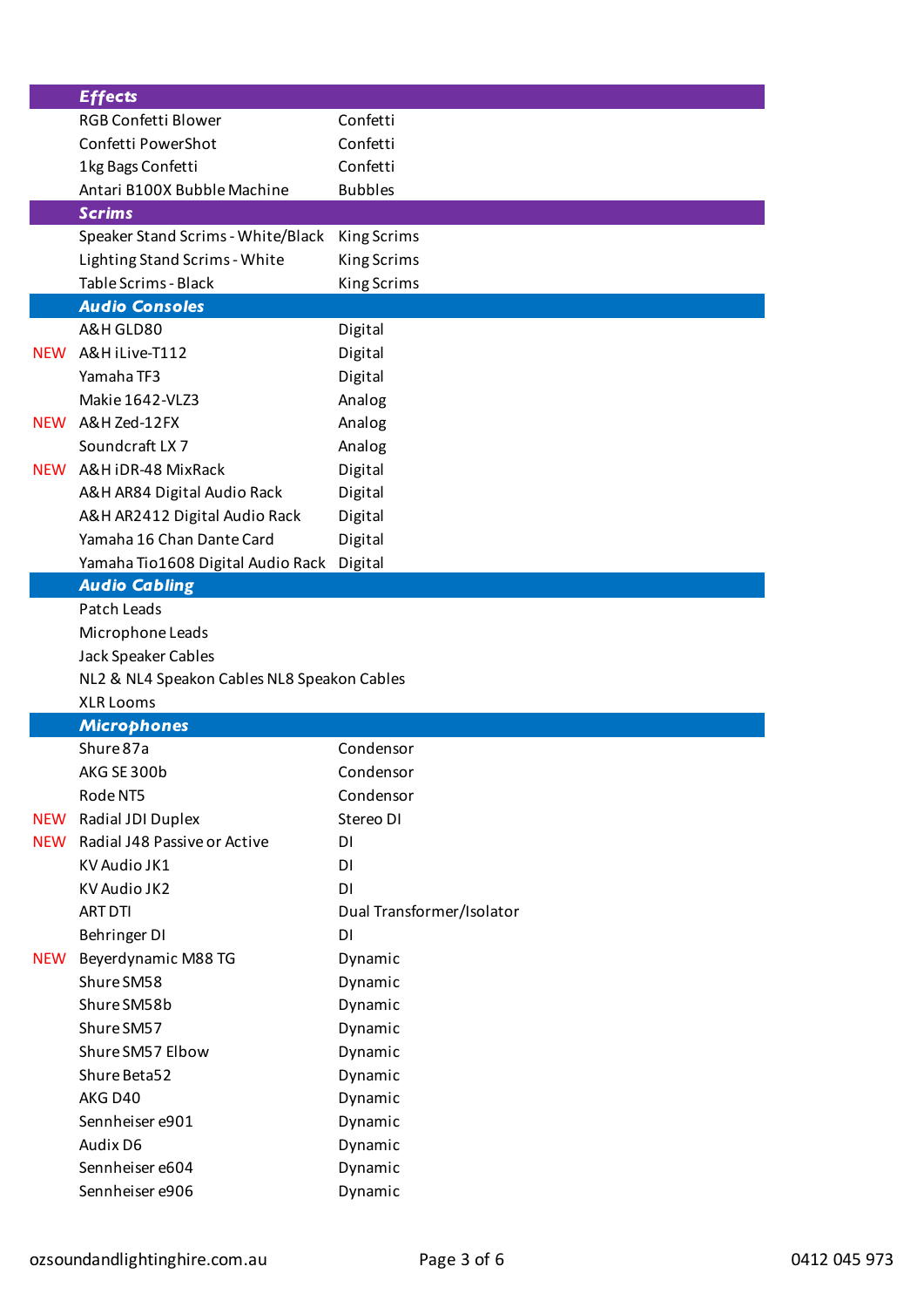|            | <b>Radio Microphones</b>         |                       |
|------------|----------------------------------|-----------------------|
|            | Shure SLX - Single Receiver      | Receiver              |
|            | Shure GLX-D                      | Receiver              |
|            | Shure GLX-D 58b - Mic            |                       |
|            | Shure SLX 58b - Mic              | Handheld              |
|            | <b>Outboard Gear</b>             |                       |
|            | Crown XTI4000                    | Amp                   |
|            | Behringer Autocom Pro            | Compression           |
|            | Alto CLE 4.0                     | Compression           |
|            | <b>LEM EX 223</b>                | Crossover             |
|            | Behringer Ultra Graph Pro        | EQ                    |
|            | Mclelland GE-62                  | EQ                    |
|            | Lexicon MX400                    | FX Unit               |
|            | <b>JBL M712</b>                  | Gate/Compressor       |
|            | <b>DBX 231</b>                   | EQ                    |
|            | <b>DBX 266XL</b>                 | Gate/Compressor       |
|            | A&H Gr05                         | Mixer Rackmount       |
|            | <b>Speakers</b>                  |                       |
|            | QSC K12                          | Powered               |
|            | QSC K10                          | Powered               |
|            | QSC K-Sub<br>Subwoofer           | Powered               |
|            | RCF Art315                       | Powered               |
| <b>NEW</b> | Quest 450a                       | Powered               |
|            | <b>JBL PRX 615</b>               | Powered               |
|            | <b>JBL PRX 612</b>               | Powered               |
|            | JBL PRX 715                      | Powered               |
|            | JBL PRX 718-XLF<br>Subwoofer     | Powered               |
|            | <b>KV2 EX2.2</b><br>Subwoofer    | Powered               |
|            | <b>Concert Grade Audio</b>       |                       |
|            | <b>RCF 4PRO 8001-AS</b>          | Powered               |
|            | <b>RCF 4PRO 8003-AS</b>          | Powered               |
|            | KV2 ES 1.0                       | Passive               |
|            | KV2 ES 1.8                       | Passive               |
|            | KV2 EPAK2500R                    | Amp                   |
|            | <b>Multicore</b>                 |                       |
|            | 10M 12-Way Stage Box             | Analog                |
|            | 8m 8-Way Stage Box               | Analog                |
| <b>NEW</b> | 8m 10-Way XLR Snake              | Analog                |
|            | Digital Multicore                | 240v, Cat6, XLR & DMX |
|            | <b>Microphone/Speaker Stands</b> |                       |
| <b>NEW</b> | <b>Tama Short Mic Stand</b>      | <b>Black</b>          |
| <b>NEW</b> | <b>Tama Tall Boom Stand</b>      | Silver                |
| <b>NEW</b> | K&M Straight Stand               | <b>Black</b>          |
|            | <b>K&amp;MTall Boom</b>          | Silver                |
|            | K&M Speaker Stand                | <b>Black</b>          |
|            | K&M Short                        | <b>Black</b>          |
|            | <b>K&amp;M Sub Mount Polls</b>   | <b>Black</b>          |
|            | <b>LED Screens</b>               |                       |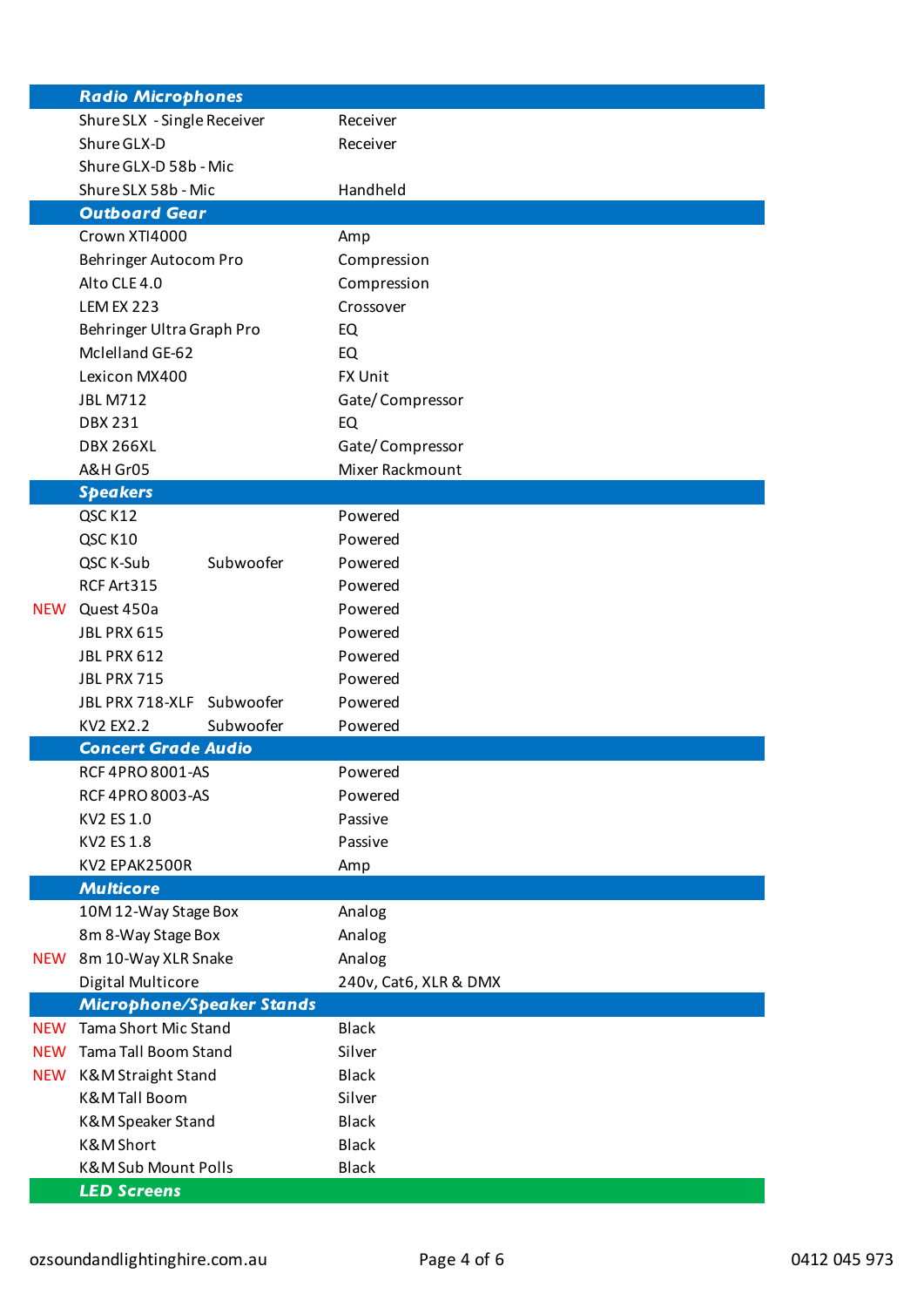| <b>NEW</b> | 12mm Offset<br>800x400                                 | 30x Panels          |
|------------|--------------------------------------------------------|---------------------|
| <b>NEW</b> | Led Sync 820C                                          | Led Processor       |
|            | <b>Portable PA's</b>                                   |                     |
|            | Mipro 707 Portable PA w/Stand                          |                     |
|            | <b>AV Presentation</b>                                 |                     |
|            | Epson EB-4950WU Projector                              | 4,500 Lumens        |
|            | 123" 16:10 Widescreen Pull Up Screen                   |                     |
|            | Cudro ARI852 AV TX/RX                                  | Wireless AV         |
|            | USB->HDMI Dongle                                       | USB/HDMI            |
|            | Apple Mac AVAdapters                                   | Apple               |
|            | <b>Presentation Clickers</b>                           | Clickers            |
| ∗          | we stock a wide range of AV Cabling for every project. |                     |
|            | <b>Photo Booth</b>                                     |                     |
|            | Portable PhotoBooth                                    | RedRobot            |
| ∗          | contact us for more info                               |                     |
|            | <b>Backline &amp; Hardware</b>                         |                     |
|            | Fender Frontman 100wat                                 | <b>Guitar Amp</b>   |
|            | Gretsch Catalina 5-Piece                               | Drum Kit            |
|            |                                                        | Hardware            |
|            | <b>Cymbal Stands</b>                                   |                     |
|            | K&M Drum Clip                                          | Hardware            |
|            | Shure Mic Clips                                        | Hardware            |
|            | <b>Staging, Truss and Rigging Equpiment</b>            |                     |
|            | 1.2m X 2.4m Portable Stage                             | <b>Black carpet</b> |
|            | Treads/Steps                                           | Portable            |
|            | Crowd Barrier with Security Platfrom                   |                     |
|            | <b>Truss</b>                                           |                     |
|            | 2.00m Tri Truss (Mini)                                 | Silver              |
|            | 3.00m Tri Truss 50.0mm                                 | Silver              |
|            | 2.00m Tri Truss 50.0mm                                 | Silver              |
|            | 1.50m Tri Truss 50.0mm                                 | Silver              |
|            | 1.00m Box Truss 50.0mm                                 | Silver              |
|            | 2.00m Box Truss 50.0mm                                 | Silver              |
|            | 3.00m Box Truss 50.0mm                                 | Silver              |
|            | Tri Truss 4 Way Corner                                 | Silver              |
|            | Alloy Box Truss - 4 way cube                           | Silver              |
|            | <b>Stands &amp; Base Plates</b>                        |                     |
|            | 6.5m VMB Towerlift TE-07                               | 220kg MAX           |
| <b>NEW</b> | DJ Deck (Global Truss)                                 |                     |
|            | 2m Light Winchups                                      | <b>Black</b>        |
|            | 4m Winch Up Stands                                     | 85kg                |
|            | <b>Tri Truss Base Plates</b>                           | Silver              |
|            | Push Up Drape Base plate and poll                      |                     |
|            | <b>Clamps &amp; Rigging Hardware</b>                   |                     |
|            | Truss Adapter for Box or Tri                           | Soundking           |
|            | C Clamps 50mm                                          | Silver/Black        |
|            | Clamps & Rigging continued                             |                     |
|            |                                                        |                     |
|            | Trigger Clamps 50.0mm                                  | Silver/Black        |